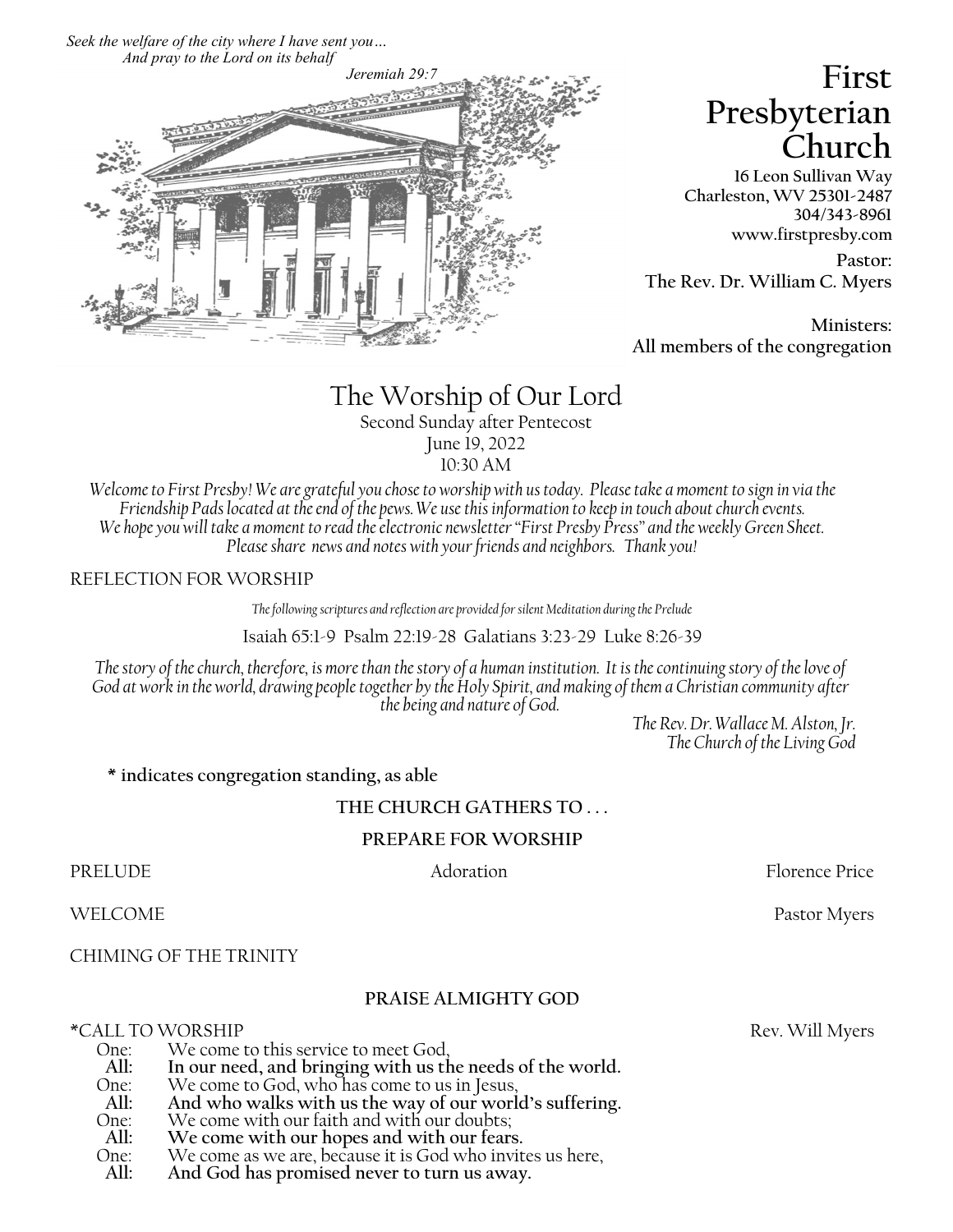### **CONFESS TO OUR FORGIVING CREATOR**

### PRAYER OF CONFESSION (unison) and the contract of the contract of the contract of the contract of the contract of the contract of the contract of the contract of the contract of the contract of the contract of the contract

One: The Living God mercifully and graciously invites us into a relationship of healing and wholeness.

 **All: In humility and faith, let us confess the sin that keeps us from the life God intends.**

**God of Grace,**

 **We have harmed your children whom you love. Because we do not understand them, We segregate them,**

 **We reject them, We demonize them, And we hurt them. Forgive us, in your infinite love, And teach us to welcome all your children Until our hospitality is as wide as your mercy. Help us to understand others As we wish to be understood. Guide us to love one another As you love us.**

*(Silence is kept for personal confession)*

#### ASSURANCE OF PARDON

One: Beloved, this is the truth: You are not the labels others place on you. You are more than the boxes you check. You are not the side of the aisle on which you stand, for all of you are one in Christ Jesus. You belong to Christ, and Christ alone. Believe the good news of the gospel:

**All: In Jesus Christ we are forgiven. Thanks be to God!**

### SHARING OF THE PEACE OF CHRIST

One: The Peace of Christ be with you. **All: And also with you.**

#### \*CONGREGATIONAL RESPONSE #288 Spirit of the Living God LIVING GOD

*Spirit of the living God, fall afresh on me. Spirit of the living God, fall afresh on me. Melt me; mold me; fill me; use me. Spirit of the living God, fall afresh on me.*

### **LISTEN FOR GOD'S WORD** Rev. Will Myers

SCRIPTURE LESSON Isaiah 65:1-9 & Psalm 22:19-28 OT pages 695, 501 One: This is the word of the Lord.  **All: Thanks be to God.**

ANTHEM Give Me Jesus Traditional, arr. Moses Hogan

*In the mornin' when I rise, give me Jesus. You can have all this world, give me Jesus. Dark midnight was my cry, give me Jesus. Oh, when I comes to die, give me Jesus.*

SCRIPTURE LESSON Luke 8:26-39 NT page 68

One: This is the word of the Lord.<br>All: Thanks be to God. Thanks be to God.

### A TIME FOR CHILDREN Pastor Myers

*(Children in grades 1-5 are dismissed to Children's Church in Room E-117 or they may remain in the sanctuary with their parents.)*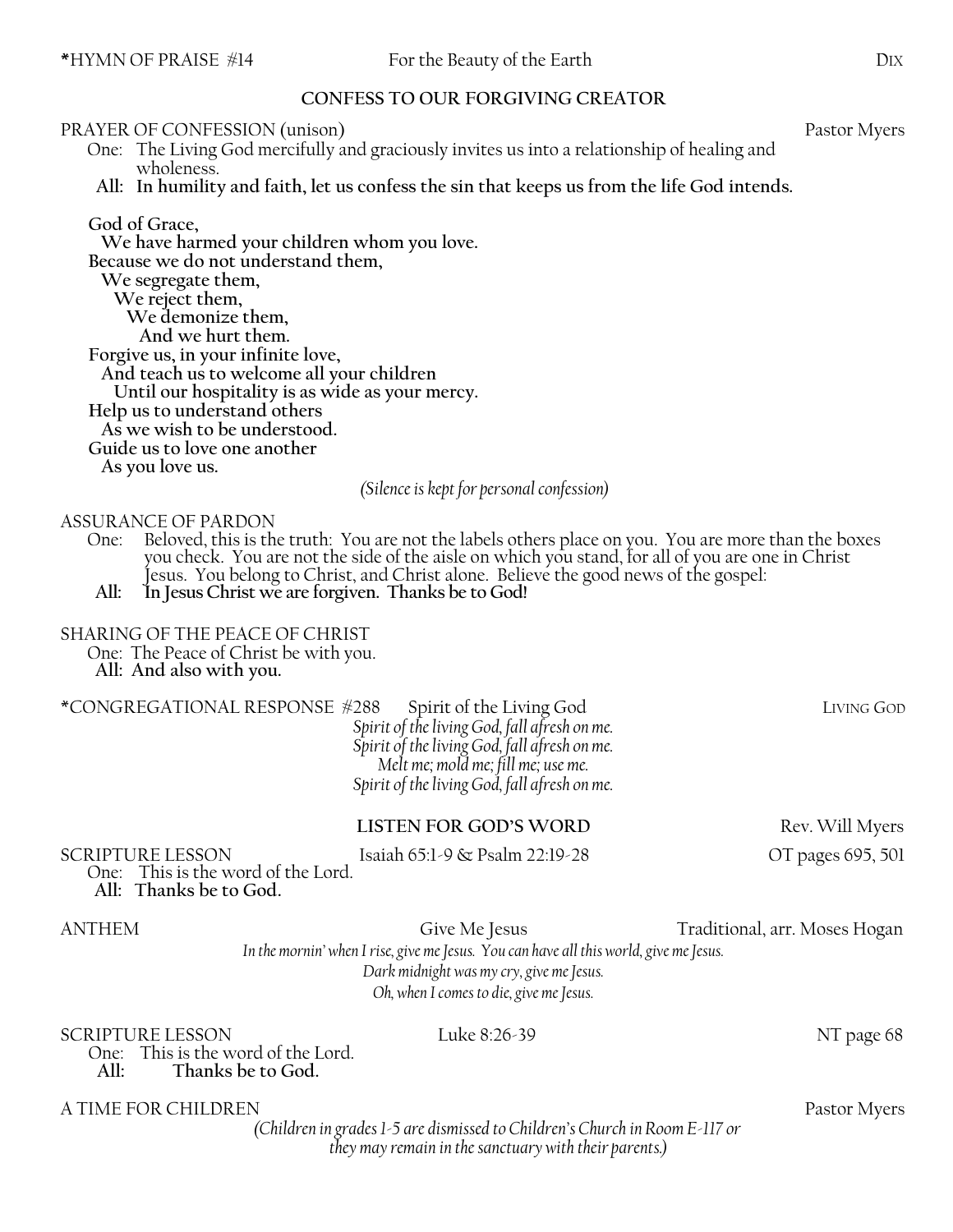| <b>SERMON</b>                                                                                                             | "Christ or Culture?"                                                                                                                                                                                                                                                                                                                                                                                                                                                                                                                                                                                                                                                                                                                                                                               | Pastor Myers                                                  |
|---------------------------------------------------------------------------------------------------------------------------|----------------------------------------------------------------------------------------------------------------------------------------------------------------------------------------------------------------------------------------------------------------------------------------------------------------------------------------------------------------------------------------------------------------------------------------------------------------------------------------------------------------------------------------------------------------------------------------------------------------------------------------------------------------------------------------------------------------------------------------------------------------------------------------------------|---------------------------------------------------------------|
| *HYMN #726                                                                                                                | Will You Come and Follow Me                                                                                                                                                                                                                                                                                                                                                                                                                                                                                                                                                                                                                                                                                                                                                                        | <b>KELINGROVE</b>                                             |
|                                                                                                                           | *AFFIRMATION OF FAITH-from the Confession of 1967 - PC(USA)<br>God has created us for personal relations with God that we may respond to the love of the Creator. God<br>has created people and given them a life which proceeds from birth to death in a succession of<br>generations and in a wide complex of social relations. God has endowed humanity with capacities to<br>make the world serve human needs and to enjoy its good things. Life is a gift to be received with<br>gratitude and a task to be pursued with courage. People are free to seek life within the purpose of God:<br>to develop and protect the resources of nature for the common welfare, to work for justice and peace in<br>society, and in other ways to use human creativity for the fulfillment of human life. | Rev. Will Myers                                               |
| DEDICATE OUR LIVES TO GOD                                                                                                 |                                                                                                                                                                                                                                                                                                                                                                                                                                                                                                                                                                                                                                                                                                                                                                                                    |                                                               |
| JOYS & CONCERNS                                                                                                           |                                                                                                                                                                                                                                                                                                                                                                                                                                                                                                                                                                                                                                                                                                                                                                                                    |                                                               |
| Our Father, who art in heaven, hallowed be thy name,                                                                      | PRAYERS OF THE PEOPLE AND THE LORD'S PRAYER (Unison)<br>thy kingdom come, thy will be done, on earth as it is in heaven.<br>Give us this day our daily bread; and forgive us our debts, as we forgive our debtors;<br>and lead us not into temptation, but deliver us from evil.<br>For thine is the kingdom, and the power, and the glory, forever. Amen.                                                                                                                                                                                                                                                                                                                                                                                                                                         | Pastor Myers                                                  |
|                                                                                                                           | SUNG RESPONSE TO PRAYER #286 Breathe on Me, Breath of God (vs. 1)<br>Breathe on me, Breath of God;<br>Fill me with life anew,<br>That I may love what thou dost love,<br>And do what thou wouldst do.                                                                                                                                                                                                                                                                                                                                                                                                                                                                                                                                                                                              | <b>TRENTHAM</b>                                               |
| OFFERING OURSELVES AND OUR GIFTS TO GOD<br>Offertory<br>*Offering Response #607<br>*Prayer of Thanksgiving and Dedication | Deep River<br>Praise God, from Whom All Blessings Flow<br>Praise God, from whom all blessings flow;<br>Praise Christ, all people here below;<br>Praise Holy Spirit evermore;<br>Praise Triune God, whom we adore. Amen.                                                                                                                                                                                                                                                                                                                                                                                                                                                                                                                                                                            | Pastor Myers<br>Traditional, arr. Mark Hayes<br>OLD HUNDREDTH |
| *HYMN #610                                                                                                                | O for a Thousand Tongues to Sing                                                                                                                                                                                                                                                                                                                                                                                                                                                                                                                                                                                                                                                                                                                                                                   | <b>AZMON</b>                                                  |
| *BENEDICTION                                                                                                              |                                                                                                                                                                                                                                                                                                                                                                                                                                                                                                                                                                                                                                                                                                                                                                                                    | Pastor Myers                                                  |
| *POSTLUDE                                                                                                                 | Lift Every Voice and Sing                                                                                                                                                                                                                                                                                                                                                                                                                                                                                                                                                                                                                                                                                                                                                                          | J. Rosamond Johnson,<br>James Weldon Johnson                  |

**Our worship continues in our service to others.**